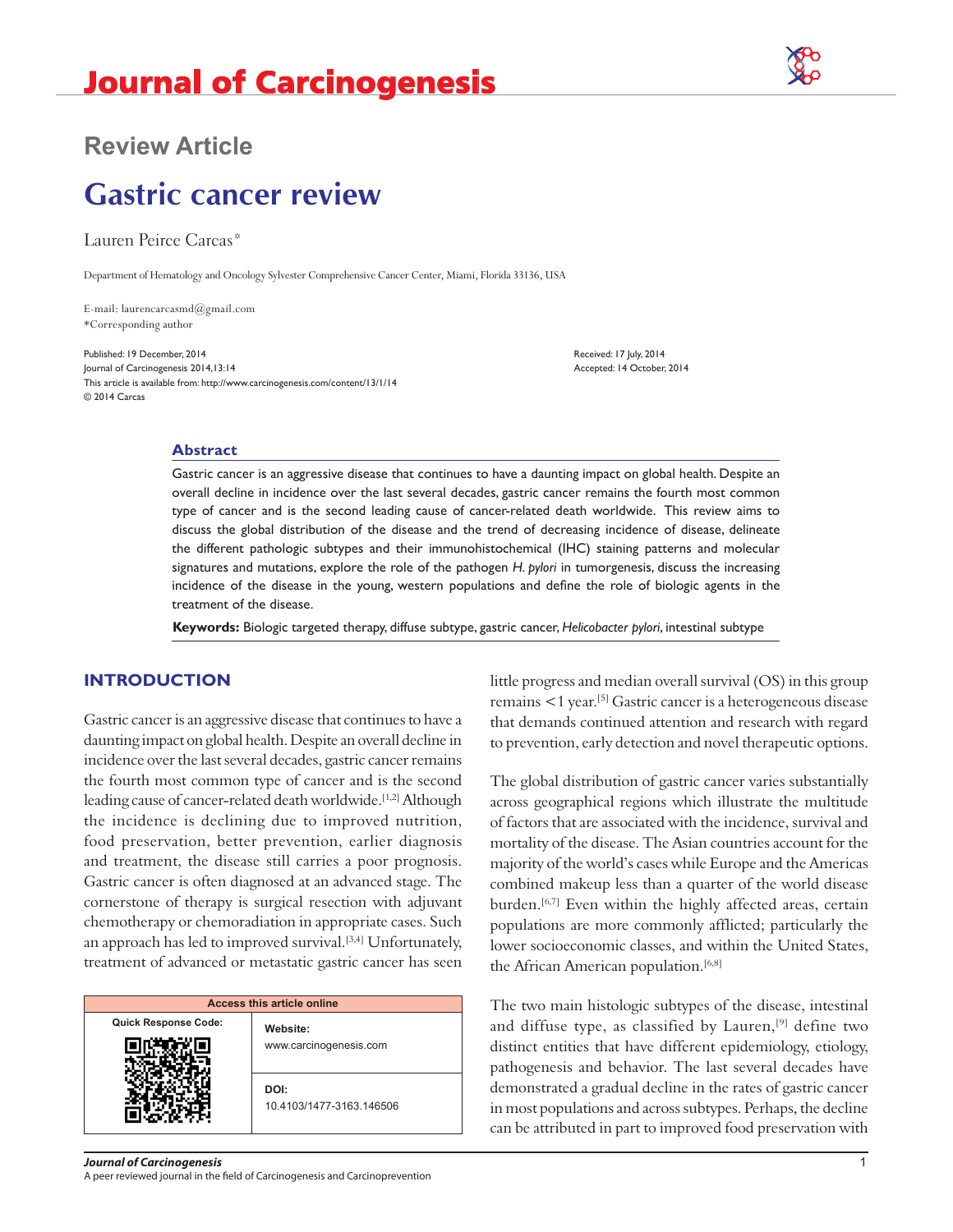the advent of electric refrigeration,<sup>[10]</sup> increased accessibility to fresh fruits and vegetables year round, lower salt diets (less salt preservation), the decreased use of tobacco<sup>[11]</sup> and eradication of *Helicobacter pylori* infections in endemic areas. However, whereas most gastric tumors are declining in incidence, tumors of the gastric cardia and gastroesophageal junction are becoming more frequent and there is a trend of rising incidence of noncardia gastric cancer among American whites between 25 and 39 years of age<sup>[12]</sup> and in the same age group in other western countries.[13,14]

Environmental and nutritional factors have been implicated in the development of the disease. Consumption of salt and salt-preserved food, nitrates, and smoked or pickled foods have been associated with increased risk of developing gastric cancer.[10] Much of the evidence about salt and food preservation, however, is indirect and is based on time trend comparisons.[10] While tumors of the cardia and the gastroesophageal junction may be related to gastroesophageal reflux, a clear causal relationship exists between noncardia gastric cancers and chronic mucosal infection by the Class I human carcinogen, *H. pylori.*[15] This review aims to discuss the global distribution of the disease and the trend of decreasing incidence of disease, delineate the different pathologic subtypes and their immunohistochemical (IHC) staining patterns and molecular signatures and mutations, explore the role of the pathogen *H. pylori* in tumorgenesis, discuss the increasing incidence of the disease in the young, western populations and define the role of biologic agents in the treatment of the disease.

## **GLOBAL IMPACT**

Seventy-three percent of gastric cancer cases are diagnosed in Asia; almost 50% of the world's cases are diagnosed in China alone.[6,7] Europe accounts for an additional 15% and Central and South America contribute 7% of the global burden.<sup>[6,16]</sup> Within these global regions, there is further variability as to which populations are more greatly affected. The incidence rate in men is double that of women and incidence increases with age. Even within the same geographic region certain ethnic groups have significantly higher risk of disease. Within the United States, Hispanics, African Americans, and Native Americans are more frequently affected than Caucasian Americans.<sup>[6,11]</sup> However, ethnic predisposition cannot be considered alone since socioeconomic status also impacts disease incidence.

The incidence of gastric cancer can be further divided according to its location within the stomach with a distinction between the distal portion of the stomach (noncardia) and cancers arising from the proximal cardia region.[17] The distinction for cardia versus noncardia disease is important because there is evidence that the two entities have different etiologies and because several reports indicate that gastric cardia cancer and gastroesphageal junction tumor are increasing in incidence and there is a parallel increased incidence in noncardia cases in the young western populations.[12‑14,17]

In general, the less developed nations carry a greater gastric cancer disease burden than developed countries. Within all afflicted nations, noncardia gastric cancer is more likely to affect persons of lower socioecomonic groups.<sup>[8]</sup> Similarly, risk of *H. pylori* infection is associated with lower socioeconomic status, overcrowding and unsanitary conditions.[17] Interestingly, wealth and education have an inverse relationship to noncardia tumors but are associated with cardia gastric cancer.<sup>[8]</sup> In making such observations, it is important to note that other risk factors, including *H. pylori* infection, tobacco use and diet, may confound the data related to socioeconomic status.[17] The impact of environmental factors is further supported by the fact that first-generation migrants coming from countries of the high incidence to a country of low incidence maintain the risk of the country of origin. The incidence rate decreases in the subsequent generations implicating environmental influences early in  $l$ ife.<sup>[18]</sup>

# **PATHOLOGIC SUBTYPES AND CHARACTERISTICS**

Several classification systems exist to define gastric cancer but the most frequently used is the Lauren classification. The Lauren classification defines two main histologic subtypes: Intestinal type and diffuse type.[9] Each subtype represents distinct clinical and epidemiologic characteristics. There are rare cases of gastric carcinomas that display features of both histologic subtypes. The morphologic differences between the two subtypes are related to intercellular adhesion molecules, which are preserved in intestinal type disease and defective in diffuse gastric carcinoma. Both subsets can have targetable protein expressions such has human epidermal growth factor receptor 2 (HER2) expression.

Gene amplification is a frequent mode of gene alteration in gastric cancer. Such protein overexpression can be detected by IHC. Amplification of HER2 has been observed in colorectal, lung, gastric and ovarian tumors.<sup>[19]</sup> In gastric cancer, HER2 overexpression is reported in 7–34% of tumors, particularly at the G-E junction and in the intestinal type lesions.<sup>[20]</sup> Epidermal growth factor receptor (EGFR) overexpression has been shown to be a marker for poor prognosis in gastric cancer.[21] Expression of the both vascular endothelial growth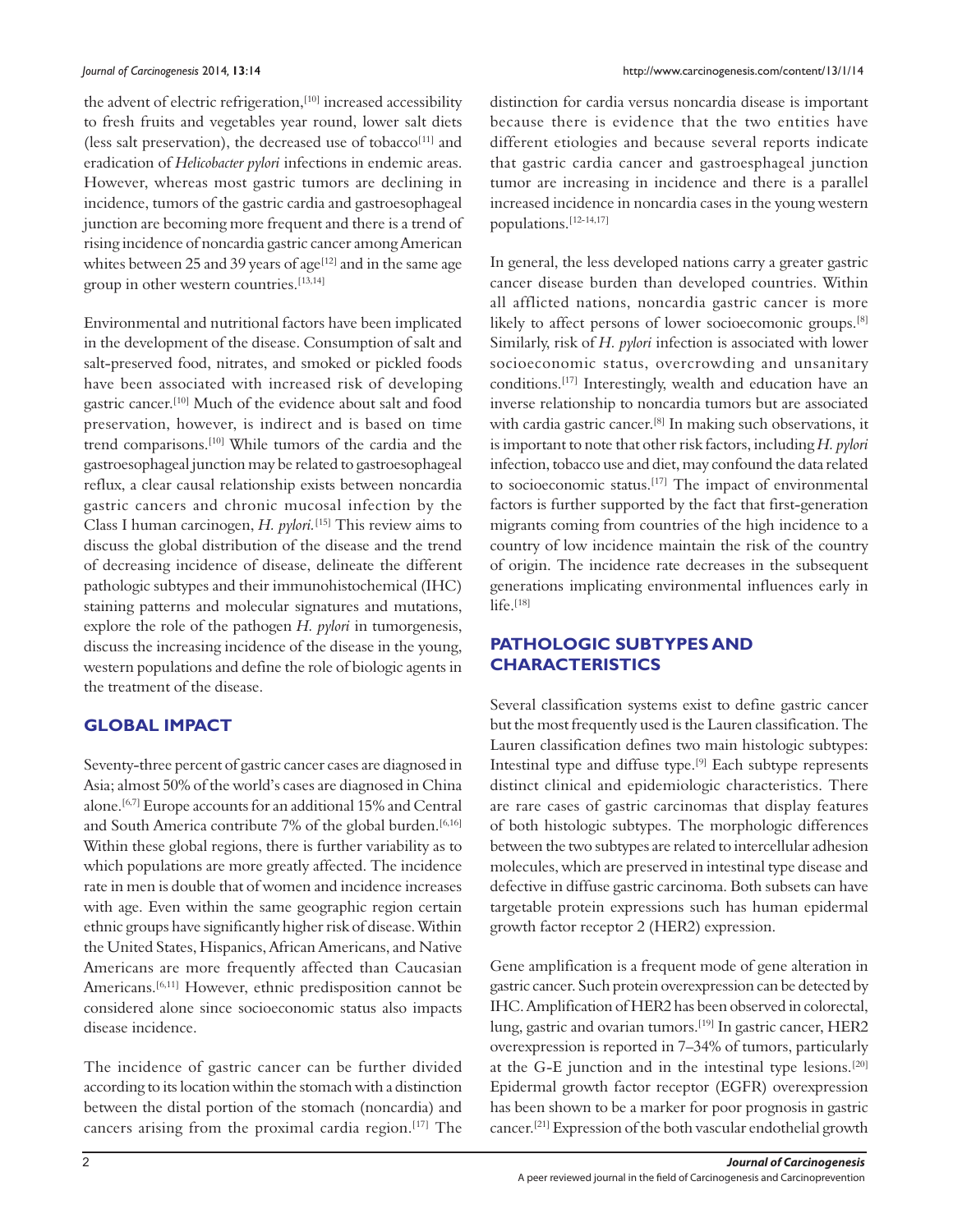factor A (VEGFA) and its receptor is reported in about 40% of gastric cancer cases and increased expression of VEGFA is associated with a poor prognosis and advanced disease.<sup>[22]</sup> All the above proteins are targets for biologic therapeutic options and have been studied for impact on survival. The details of the therapeutic trials will be discussed later in this review. New biomarkers for targeted therapy are being explored, such as fibroblast growth factor receptor (FGFR), hepatocyte growth factor receptor, and the mammalian target of rapamycin. Some of the new targets are in clinical trials.

#### **INTESTINAL SUBTYPE**

The intestinal subtype is the most frequently diagnosed histology in high-risk populations and is more likely to be sporadic than inherited.<sup>[23]</sup> It is diagnosed in older individuals, males more than females, and the tumors tend to have the gross appearance of ulcerated masses.[24] Tumor genesis is strongly associated with *H. pylori* infection. As such, the intestinal subtype is linked to the decreasing incidence in gastric cancer seen globally over the last several decades.[24]

Chronic infection with *H. pylori* bacterium leads to a sequence of histologic changes that result in a malignant lesion. The cascade of events begins with sustained bacterial infection with *H. pylori* that leads to nonatrophic gastritis that transforms into multifocal atrophic gastritis without metaplasia then into intestinal metaplasia and finally dysplasia develops.[25,26] The prolonged gastric inflammation resulting from chronic *H. pylori* infection may cause epithelial damage that leads to gastric atrophy characterized by loss of parietal cells and chief cells and glandular atrophy.[24] The gastric epithelium is replaced by intestinal metaplasia, particularly in the lesser curvature of the stomach, but it can be seen anywhere in the stomach.<sup>[24]</sup> Eventually, foci of dysplasia can develop in the areas of metaplasia. Overtime the areas of dysplasia can invade the lamina propria defining them as invasive carcinoma by western standards. In Japan, severe nuclear and architectural abnormalities in the absence of invasion are considered carcinoma.[27]

Several oncogenes are overexpressed in intestinal type tumors; however none have been consistently present in any particular stage of disease. The c‑met oncogene is involved with the development of about 20% of intestinal type gastric cancers and expression of the c-met transcript is associated with more advanced disease.[28] In fact, certain virulent strains of *H. pylori* form an effector protein that appears to modulate c‑met receptor signal transduction pathways, which may lead to tumor initiation and progression.<sup>[29]</sup> K-ras mutations have also been found in intestinal metaplasia, dysplasia and invasive carcinomas.[30]

Alterations in tumor suppressor genes are found in many intestinal type gastric cancers. The P53 tumor suppressor gene (TP53) is an important regulator of the cell cycle. Loss of heterozygosity or mutational inactivation of TP53 expression occurs in more than 60% of invasive gastric cancers.[31] Abnormalities in TP53 expression have also been observed in *H. pylori*‑associated chronic gastritis, metaplasia and dysplasia; however the relationship between TP53 and *H. pylori* remains unclear.[32,33] Mutations in the adenomatous polyposis coli gene have also been identified in intestinal and diffuse type gastric tumors and are also linked to *H. pylori* and gastric tumor initiation and proliferation.<sup>[34]</sup> Hypermethylation and microsatellites are also observed.

#### **DIFFUSE SUBTYPE**

The diffuse subtype of gastric cancer appears to be more aggressive than the intestinal type. It is generally diagnosed in younger patients and no gender bias exists.[24] While it can be associated with *H. pylori* infection it is more frequently associated with loss of expression of E-cadherin and no precancerous lesions have been defined.[35] Diffuse gastric tumors tend to invade the gastric wall and into adjacent structures, including the duodenum and esophagus without gland formation. Some presentations reveal diffuse infiltration of the gastric wall resulting in linitis plastica. Within this subtype, signet ring cell histology is occasionally observed.

Diffuse gastric tumors have a clear mechanism of carcinogenesis through defective intercellular adhesions. The majority of cases result from loss of expression of the E‑cadherin cell adhesion protein.<sup>[35]</sup> The E-cadherin gene (CDH1) encodes a homodimeric transmembrane cellular adhesion protein that aids in assembling the cell: Cell adhesion complex.[36] The gene appears to function as a tumor suppressor gene requiring a "two hit" model if inactivation.<sup>[37]</sup> The hereditary form of diffuse gastric cancer (HDGC) has an autosomal dominant pattern of inheritance. The disease presents early in life and has a lifetime cumulative risk of developing gastric cancer of more than 80% by age 80.[38] Patients with HDGC often present with multifocal tumors under an intact mucosal surface making diagnosis difficult. Patients with CDH1 germline mutations and family history of gastric cancer are referred for prophylactic gastrectomy.[39] Sporadic diffuse gastric carcinomas have also been linked to abnormalities in CDH1. Mutations and loss of heterogygosity in the CDH1 gene and promoter hypermethylation are observed in sporadic diffuse type gastric tumors.[37,40]

#### **Helicobacter pylori**

Gastric cancer is one of the few neoplasms that is directly linked to an infectious organism. *H. pylori* is a spiral Gram‑negative bacterium that colonizes the stomach of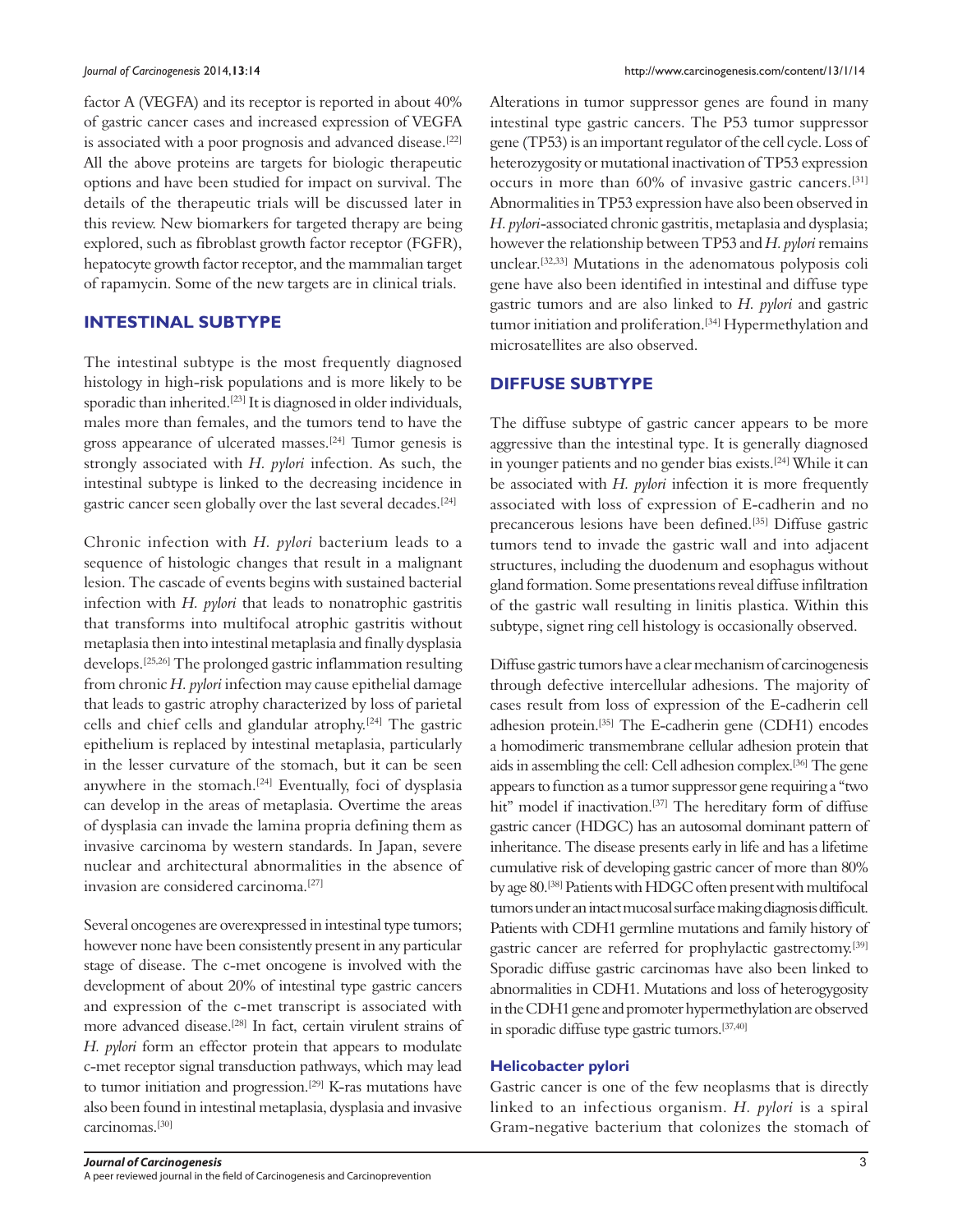about half of the world's population and is associated with chronic gastritis, peptic ulcer disease, gastric lymphomas and noncardia adenocarcinomas and is Class I human carcinogen.[15,17,41] *H. pylori* infection is the strongest known risk factor for the development of gastric cancer, however only a small minority of the infected population develops malignancy. *H. pylori* infections are more strongly associated with intestinal-type adenocarcinoma than the diffuse subtype of gastric cancer but can be causal in either histology.[42] It is estimated that the infection with the bacterium is responsible for almost 80% of distal gastric cancer cases, but has little association with cardia gastric carcinoma.[42]

The infection is typically acquired during infancy and will remain present for life if left untreated. The inflammation caused by a chronic infection may generate reactive oxygen species which are capable of inducing DNA damage.[11] *H. pylori* is also capable of inducing hypermethylation, particularly of CpG islands, thereby inactivating tumor suppressor genes.[11] Different strains of the bacteria have variable carcinogenicity. The more aggressive strains carry the cytotoxic‑associated gene A (CagA) which encodes an oncogenic protein that can be injected directly into gastric epithelial cells via type IV secretion precipitating a cascade of molecular events linked to carcinogenesis.[43,44] CagA appears to induce disruptions of intracellular junctions, loss of epithelial polarity, increased proliferation, reduced apoptosis leading to carcinogenesis.<sup>[45]</sup> Most strains in the high-risk areas of East Asia and the Colombian Andes are CagA positive, which helps to explain the increased incidence of the malignancy in these area.[11] The vacA protein is another virulence factor that causes intracellular vacuoles and membrane channels in epithelial cells.[46]

Trials of *H. pylori* eradication are logistically difficult since the carcinogenesis from the infection occurs over the course of decades. The current trials have looked at progression and regression of precancerous lesions with eradication of infection.[47] One trial shows a significant reduction in gastric cancer incidence in the group receiving *H. pylori* therapy after 15 years of follow‑up.[48] A separate review of the eradiation trials concluded that there is a point of no return with respect to the development of *H. pylori* associated gastric cancer after which time treatment is ineffective at reducing the risk of malignancy.[49] Until date, the true impact of eradication of the bacteria is unknown.

# **PARADOXICAL INCREASED INCIDENCE OF GASTRIC CANCER IN A GLOBAL SUBPOPULATION**

Although the overall incidence of gastric cancer is declining both globally and in the United States, a recent observational analysis from the SEER Program reveals increasing rates of noncardia, intestinal type gastric cancer in white US residents ages 25-39 over the last three decades.<sup>[12]</sup> The same trend has been observed in Spain and six other European countries.<sup>[13,14]</sup> The cause of this trend is unclear. The frequent use and possibly abuse, of H2 blockers and proton pump inhibitor, has been implicated as a precipitating factor but is also unlikely given the young age of the affected population. Another possible hypothesis is the increased frequency of antibiotic use during childhood.<sup>[50]</sup> The cause of this concerning trend warrants further epidemiologic evaluations in order to prevent further increase in disease burden.

## **THERAPEUTIC OPTIONS**

Depending on the size and location of the primary tumor, the preferred means of therapy is surgical resection with total or subtotal gastrectomy. Chemotherapeutic interventions have been evaluated in the neoadjuvant, adjuvant, and metastatic settings. The SWOG 9008 trial evaluated postoperative chemoradiation after resection of gastric or G‑E junction tumors. Patients were randomized to observation versus 5‑FU/leucovorin and radiation up to 45 Gy. The 10 year follow‑up revealed significant improvement in OS in the treatment arm; however, postoperative chemotherapy is generally poorly tolerated in this population.[51] The MAGIC trial evaluated perioperative chemotherapy with epirubicin, cisplatin, and 5‑FU (ECF) in adenocarcinoma of the G‑E junction or lower esophagus and found that the chemotherapy group had significantly higher OS and progression‑free survival (PFS) than those who received surgery alone.<sup>[52]</sup> In the metastatic or recurrent setting any of the combination chemotherapy regimens such as ECF, DCF, FOLFIRI or best supportive care are reasonable options.<sup>[53-55]</sup>

While several targeted therapies have been studied, only two targeted treatments have been approved for use in the United States based on positive clinical trials. Inhibition of HER2 has been tested as a targeted therapy for several cancers. Trastuzumab is a monoclonal antibody that targets HER2 and thereby inhibits HER2 mediated signaling and prevents cleavage of its extracellular domain.[56] A Phase III international study (ToGA trial) evaluated the efficacy of trastuzumab in combination with conventional therapy (cisplatin plus 5‑FU or capcitabine). Patients were stratified by HER2 overexpression. Patients treated with trastuzumab and chemotherapy had improved OS compared with chemotherapy alone.<sup>[57]</sup>

Ramucirumab, a monoclonal antibody against vascular endothelial growth factor receptors 2, is the first Food and Drug Administration approved biologic therapy used as a single agent that demonstrates survival benefit in patients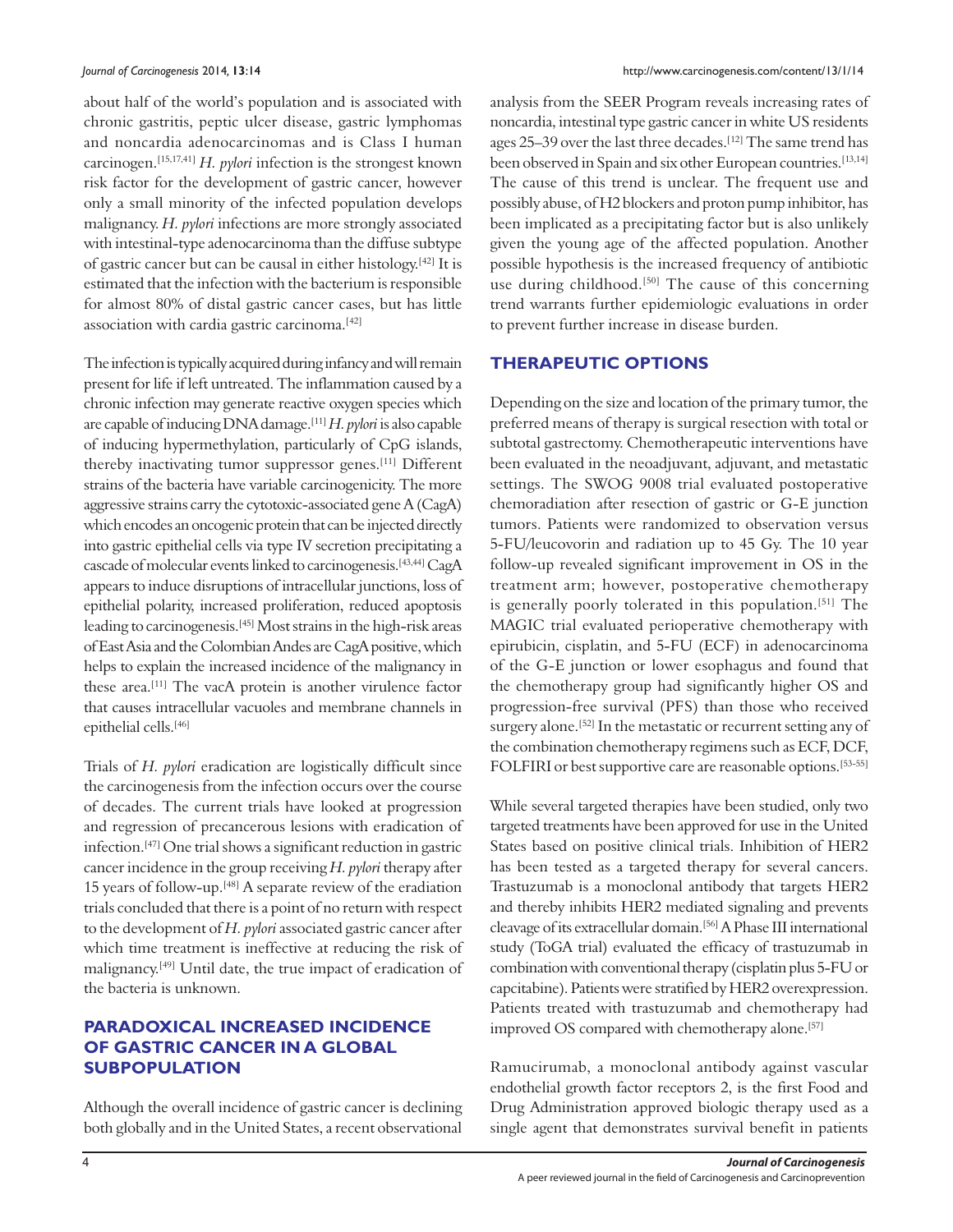with advanced gastric cancer or gastroesophageal cancer who have progressed after first-line treatment.<sup>[20,58]</sup> Although the addition of bevacizumab, a monoclonal antibody against VEGFA, in combination with cisplatin and capecitabine in the treatment of gastric cancer in the AVAGAST trial demonstrated improved overall response rate and PFS, OS was not significantly improved, indicating that bevacizumab does not have a role in the treatment of gastric cancer.[59] Both the EXPAND and REAL3 studies which evaluated the monoclonal antibodies against EGFR, cetuximab and panitumumab, respectively, revealed that the addition of the anti‑EGFR antibodies to chemotherapy does not improve survival in advanced gastric cancer. In fact, the addition resulted in inferior OS.[60,61] A clinical trial is underway to evaluate the role of the anti-EGFR antibody, nimotuzumab as an adjunct to irinotecan in the second-line treatment of gastric cancer(Clinicaltrials.gov identifier: NCT01813253). Similar studies are evaluating the benefit of adding biologic agents targeting FGFR(Clinicaltrials.gov identifier: NCT01457846), as well as, the anti-MET antibody, onartuzumab in selected patients (Clinicaltrials.gov identifier: NCT01662869).

#### **FOCUS OF FUTURE ENDEAVORS**

Gastric cancer remains a significant threat to global health. Although there has been a consistent and measureable decline in the incidence of the disease over the last several decades, there is still significant room for improvement with regard to prevention, early detection and intervention and life extending therapies. Clear recommendations for screening and intervention exist in the high-risk populations like those with CDH1 mutations and a family history of gastric cancer.[39] It is less clear whether all high-risk areas should undergo routine screening and treatment of the infectious and carcinogenic organism, *H. pylori.* No clear recommendations have been made in support of screening for atrophic or dysplastic changes in asymptomatic patients in high-risk regions. It is known that patients found to have atrophic or dysplastic changes in the gastric mucosa are at an increased risk of developing invasive cancer. In this population of patients, endoscopic surveillance is recommended.<sup>[62]</sup> In Japan, any lesions that are clearly identified are endoscopically resected, which has yielded a 5-year survival rate up to 90% in this population.<sup>[63]</sup> The encouraging results from the Japanese observational analysis serve as a foundation upon which screening guidelines could be established for high-risk patient populations around the world.

#### **REFERENCES**

1. Ferro A, Peleteiro B, Malvezzi M, Bosetti C, Bertuccio P, Levi F, *et al*. Worldwide trends in gastric cancer mortality (1980-2011), with predictions to 2015, and incidence by subtype. Eur J Cancer 2014;50:1330-44.

- 2. Jemal A, Bray F, Center MM, Ferlay J, Ward E, Forman D. Global cancer statistics. CA Cancer J Clin 2011;61:69-90.
- 3. Sasako M, Sakuramoto S, Katai H, Kinoshita T, Furukawa H, Yamaguchi T, *et al*. Five-year outcomes of a randomized phase III trial comparing adjuvant chemotherapy with S-1 versus surgery alone in stage II or III gastric cancer. J Clin Oncol 2011;29:4387-93.
- 4. Bang YJ, Kim YW, Yang HK, Chung HC, Park YK, Lee KH, *et al*. Adjuvant capecitabine and oxaliplatin for gastric cancer after D2 gastrectomy (CLASSIC): A phase 3 open-label, randomised controlled trial. Lancet 2012;379:315-21.
- 5. Cervantes A, Roda D, Tarazona N, Roselló S, Pérez-Fidalgo JA. Current questions for the treatment of advanced gastric cancer. Cancer Treat Rev 2013;39:60-7.
- 6. Ferlay J, Shin HR, Bray F, Forman D, Mathers C, Parkin DM. Estimates of worldwide burden of cancer in 2008: GLOBOCAN 2008. Int J Cancer 2010;127:2893-917.
- 7. Ferlay J, Steliarova-Foucher E, Lortet-Tieulent J, Rosso S, Coebergh JW, Comber H, *et al*. Cancer incidence and mortality patterns in Europe: Estimates for 40 countries in 2012. Eur J Cancer 2013;49:1374-403.
- 8. Power C, Hyppönen E, Smith GD. Socioeconomic position in childhood and early adult life and risk of mortality: A prospective study of the mothers of the 1958 British birth cohort. Am J Public Health 2005;95:1396-402.
- 9. Lauren P. The two histological main types of gastric carcinoma: Diffuse and so-called intestinal-type carcinoma. An attempt at a histo-clinical classification. Acta Pathol Microbiol Scand 1965;64:31-49.
- 10. La Vecchia C, Negri E, D'Avanzo B, Franceschi S. Electric refrigerator use and gastric cancer risk. Br J Cancer 1990;62:136-7.
- 11. Correa P. Gastric cancer: Overview. Gastroenterol Clin North Am 2013;42:211-7.
- 12. Anderson WF, Camargo MC, Fraumeni JF Jr, Correa P, Rosenberg PS, Rabkin CS. Age‑specific trends in incidence of noncardia gastric cancer in US adults. JAMA 2010;303:1723-8.
- 13. Sonnenberg A. Time trends of mortality from gastric cancer in Europe. Dig Dis Sci 2011;56:1112-8.
- 14. Aragonés N, Pollán M, López-Abente G, Ruiz M, Vergara A, Moreno C, *et al*. Time trend and age-period-cohort effects on gastric cancer incidence in Zaragoza and Navarre, Spain. J Epidemiol Community Health 1997;51:412-7.
- 15. Schistosomes, liver flukes and *Helicobacter pylori*. IARC Working Group on the Evaluation of Carcinogenic Risks to Humans. Lyon, 7-14 June 1994. IARC Monogr Eval Carcinog Risks Hum 1994;61:1-241.
- 16. Ferlay J, Parkin DM, Steliarova-Foucher E. Estimates of cancer incidence and mortality in Europe in 2008. Eur J Cancer 2010;46:765-81.
- 17. de Martel C, Forman D, Plummer M. Gastric cancer: Epidemiology and risk factors. Gastroenterol Clin North Am 2013;42:219-40.
- 18. HaenszelW. Report of the working group on studies of cancer and related diseases in migrant populations. Int J Cancer 1969;4:364-71.
- 19. Gravalos C, Jimeno A. HER2 in gastric cancer: A new prognostic factor and a novel therapeutic target. Ann Oncol 2008;19:1523-9.
- 20. Durães C, Almeida GM, Seruca R, Oliveira C, Carneiro F. Biomarkers for gastric cancer: Prognostic, predictive or targets of therapy? Virchows Arch 2014;464:367-78.
- 21. Graziano F, Galluccio N, Lorenzini P, Ruzzo A, Canestrari E, D'Emidio S, *et al*. Genetic activation of the MET pathway and prognosis of patients with high-risk, radically resected gastric cancer. J Clin Oncol 2011;29:4789-95.
- 22. Yoshikawa T, Tsuburaya A, Kobayashi O, Sairenji M, Motohashi H, Yanoma S, *et al*. Plasma concentrations of VEGF and bFGF in patients with gastric carcinoma. Cancer Lett 2000;153:7-12.
- 23. Henson DE, Dittus C, Younes M, Nguyen H, Albores-Saavedra J. Differential trends in the intestinal and diffuse types of gastric carcinoma in the United States, 1973-2000: Increase in the signet ring cell type. Arch Pathol Lab Med 2004;128:765-70.
- 24. Piazuelo MB, Correa P. Gastric cáncer: Overview. Colomb Med (Cali). 2013;44:192-201. eCollection 2013.
- 25. Correa P, Haenszel W, Cuello C, Tannenbaum S, Archer M. A model for gastric cancer epidemiology. Lancet 1975;2:58-60.
- 26. Correa P, Piazuelo MB. The gastric precancerous cascade. J Dig Dis 2012;13:2-9.
- 27. Rugge M, Correa P, Dixon MF, Hattori T, Leandro G, Lewin K, *et al*. Gastric dysplasia: The Padova international classification. Am J Surg Pathol 2000;24:167-76.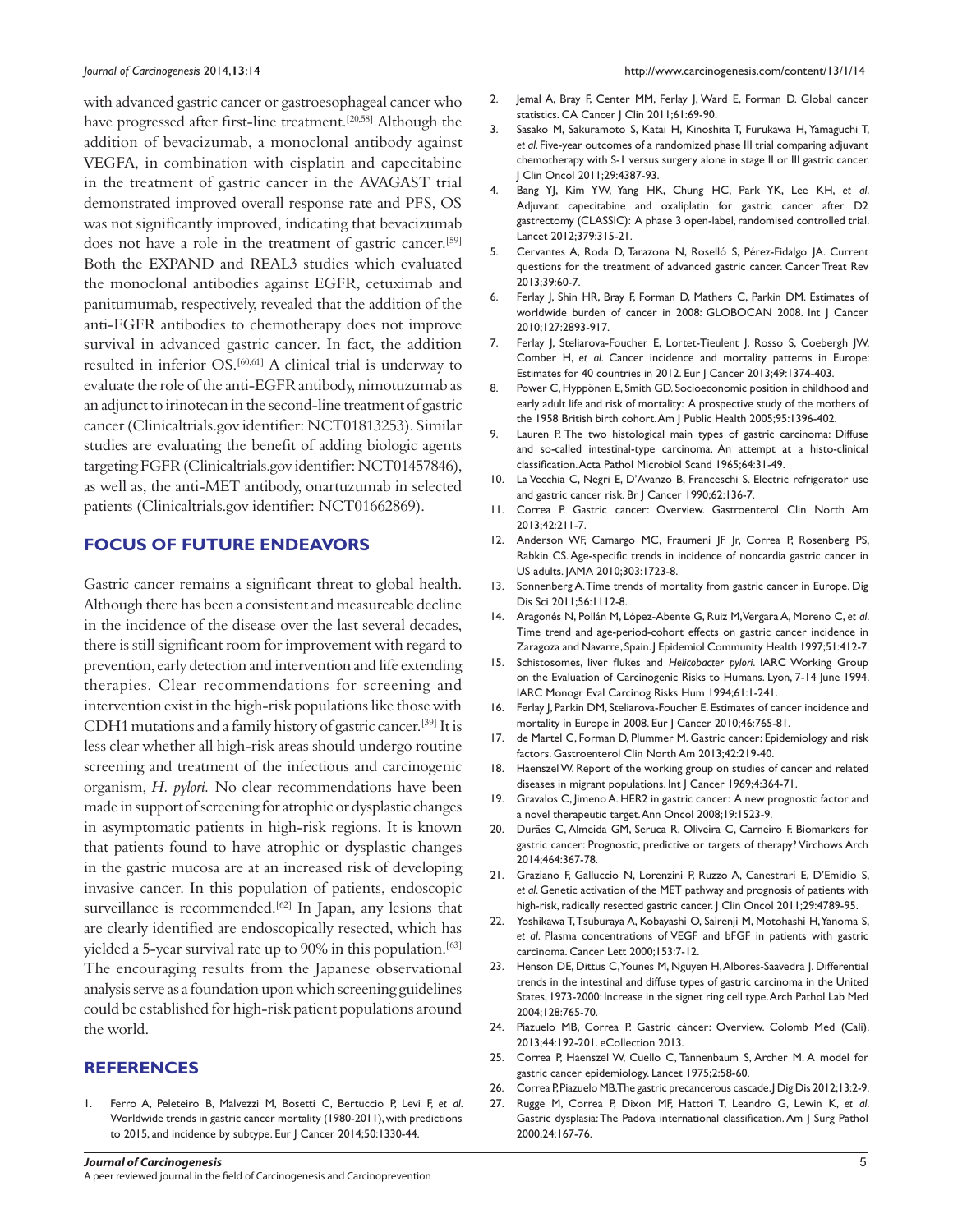- 28. Smith MG, Hold GL, Tahara E, El-Omar EM. Cellular and molecular aspects of gastric cancer. World J Gastroenterol 2006;12:2979-90.
- 29. Churin Y, Al-Ghoul L, Kepp O, Meyer TF, Birchmeier W, Naumann M. *Helicobacter pylori* CagA protein targets the c-Met receptor and enhances the motogenic response. J Cell Biol 2003;161:249-55.
- 30. Yasui W, Oue N, Kuniyasu H, Ito R, Tahara E, Yokozaki H. Molecular diagnosis of gastric cancer: Present and future. Gastric Cancer 2001;4:113-21.
- 31. Yasui W, Sentani K, Motoshita J, Nakayama H. Molecular pathobiology of gastric cancer. Scand J Surg 2006;95:225-31.
- 32. Morgan C, Jenkins GJ, Ashton T, Griffiths AP, Baxter JN, Parry EM, *et al*. Detection of p53 mutations in precancerous gastric tissue. Br J Cancer 2003;89:1314-9.
- 33. Li JH, Shi XZ, Lv S, Liu M, Xu GW. Effect of *Helicobacter pylori* infection on p53 expression of gastric mucosa and adenocarcinoma with microsatellite instability. World J Gastroenterol 2005;11:4363-6.
- 34. Nakatsuru S, Yanagisawa A, Furukawa Y, Ichii S, Kato Y, Nakamura Y, *et al*. Somatic mutations of the APC gene in precancerous lesion of the stomach. Hum Mol Genet 1993;2:1463-5.
- 35. Barber M, Murrell A, Ito Y, Maia AT, Hyland S, Oliveira C, *et al*. Mechanisms and sequelae of E-cadherin silencing in hereditary diffuse gastric cancer. J Pathol 2008;216:295-306.
- 36. Graziano F, Humar B, Guilford P. The role of the E-cadherin gene (CDHI) in diffuse gastric cancer susceptibility: From the laboratory to clinical practice. Ann Oncol 2003;14:1705-13.
- 37. Grady WM, Willis J, Guilford PJ, Dunbier AK, Toro TT, Lynch H, *et al*. Methylation of the CDH1 promoter as the second genetic hit in hereditary diffuse gastric cancer. Nat Genet 2000;26:16-7.
- 38. Fitzgerald RC, Hardwick R, Huntsman D, Carneiro F, Guilford P, BlairV, *et al*. Hereditary diffuse gastric cancer: Updated consensus guidelines for clinical management and directions for future research. J Med Genet 2010;47:436-44.
- 39. Charlton A, Blair V, Shaw D, Parry S, Guilford P, Martin IG. Hereditary diffuse gastric cancer: Predominance of multiple foci of signet ring cell carcinoma in distal stomach and transitional zone. Gut 2004;53:814-20.
- 40. Humar B, Graziano F, Cascinu S, Catalano V, Ruzzo AM, Magnani M, *et al*. Association of CDH1 haplotypes with susceptibility to sporadic diffuse gastric cancer. Oncogene 2002;21:8192-5.
- 41. Plummer M, Franceschi S, Vignat J, Forman D, de Martel C. Global burden of gastric cancer attributable to pylori. Int J Cancer 2014.
- 42. Helicobacter and Cancer Collaborative Group. Gastric cancer and *Helicobacter pylori*: A combined analysis of 12 case control studies nested within prospective cohorts. Gut 2001;49:347-53.
- 43. Censini S, Lange C, Xiang Z, Crabtree JE, Ghiara P, Borodovsky M, *et al*. Cag, a pathogenicity island of Helicobacter pylori, encodes type I-specific and disease-associated virulence factors. Proc Natl Acad Sci U S A 1996;93:14648-53.
- 44. Covacci A, Censini S, Bugnoli M, Petracca R, Burroni D, Macchia G, *et al*. Molecular characterization of the 128-kDa immunodominant antigen of *Helicobacter pylori* associated with cytotoxicity and duodenal ulcer. Proc Natl Acad Sci U S A 1993;90:5791-5.
- 45. Hatakeyama M.*Helicobacter pylori* and gastric carcinogenesis. J Gastroenterol 2009;44:239-48.
- 46. Cover TL, Blanke SR. *Helicobacter pylori* VacA, a paradigm for toxin multifunctionality. Nat Rev Microbiol 2005;3:320-32.
- 47. IARC Working Group on the Evaluation of Carcinogenic Risks to Humans. Biological agents. Volume 100 B. A review of human carcinogens. IARC Monogr Eval Carcinog Risks Hum 2012;100:1-441.
- 48. Ma JL, Zhang L, Brown LM, Li JY, Shen L, Pan KF, *et al*. Fifteen-year effects of *Helicobacter pylori*, garlic, and vitamin treatments on gastric cancer incidence and mortality. J Natl Cancer Inst 2012;104:488-92.
- 49. Roesler BM, Costa SC, Zeitune JM. Eradication treatment of Helicobacter pylori infection: Its importance and possible relationship in preventing the development of gastric cancer. ISRN Gastroenterol 2012;2012:935410.
- 50. Correa P. Gastric cancer: Two epidemics? Dig Dis Sci 2011;56:1585-6.
- 51. Macdonald JS, Smalley SR, Benedetti J, Hundahl SA, Estes NC, Stemmermann GN, *et al*. Chemoradiotherapy after surgery compared with surgery alone for adenocarcinoma of the stomach or gastroesophageal junction. N Engl J Med 2001;345:725-30.
- 52. Cunningham D, Allum WH, Stenning SP, Thompson JN, Van de Velde CJ, Nicolson M, *et al*. Perioperative chemotherapy versus surgery alone for resectable gastroesophageal cancer. N Engl J Med 2006;355:11-20.
- 53. Cunningham D, Starling N, Rao S, Iveson T, Nicolson M, Coxon F, *et al*. Capecitabine and oxaliplatin for advanced esophagogastric cancer. N Engl J Med 2008;358:36-46.
- 54. Van Cutsem E, Moiseyenko VM, Tjulandin S, Majlis A, Constenla M, Boni C, *et al*. Phase III study of docetaxel and cisplatin plus fluorouracil compared with cisplatin and fluorouracil as first-line therapy for advanced gastric cancer: A report of the V325 Study Group. J Clin Oncol 2006;24:4991-7.
- 55. Dikken JL, van Sandick JW, Maurits Swellengrebel HA, Lind PA, Putter H, Jansen EP, *et al*. Neo-adjuvant chemotherapy followed by surgery and chemotherapy or by surgery and chemoradiotherapy for patients with resectable gastric cancer (CRITICS). BMC Cancer 2011;11:329.
- 56. Hudis CA. Trastuzumab mechanism of action and use in clinical practice. N Engl J Med 2007;357:39-51.
- 57. Bang YJ, Van Cutsem E, Feyereislova A, Chung HC, Shen L, Sawaki A, *et al.* Trastuzumab in combination with chemotherapy versus chemotherapy alone for treatment of HER2-positive advanced gastric or gastro-oesophageal junction cancer (ToGA): A phase 3, open-label, randomised controlled trial. Lancet 2010;376:687-97.
- 58. Fuchs CS, Tomasek J, Yong CJ, Dumitru F, Passalacqua R, Goswami C, *et al.* Ramucirumab monotherapy for previously treated advanced gastric or gastro-oesophageal junction adenocarcinoma (REGARD): An international, randomised, multicentre, placebo-controlled, phase 3 trial. Lancet 2014;383:31-9.
- 59. Ohtsu A, Shah MA, Van Cutsem E, Rha SY, Sawaki A, Park SR, *et al.* Bevacizumab in combination with chemotherapy as first-line therapy in advanced gastric cancer: A randomized, double-blind, placebo-controlled phase III study. J Clin Oncol 2011;29:3968-76.
- 60. Lordick F, Kang YK, Chung HC, Salman P, Oh SC, Bodoky G, *et al.* Capecitabine and cisplatin with or without cetuximab for patients with previously untreated advanced gastric cancer (EXPAND): A randomised, open-label phase 3 trial. Lancet Oncol 2013;14:490-9.
- 61. Okines AF, Ashley SE, Cunningham D, Oates J, Turner A, Webb J, *et al.* Epirubicin, oxaliplatin, and capecitabine with or without panitumumab for advanced esophagogastric cancer: Dose‑finding study for the prospective multicenter, randomized, phase II/III REAL-3 trial. J Clin Oncol 2010;28:3945-50.
- 62. Correa P, Piazuelo MB, Wilson KT. Pathology of gastric intestinal metaplasia: Clinical implications. Am J Gastroenterol 2010;105:493-8.
- 63. Miyahara R, NiwaY, MatsuuraT, Maeda O, AndoT, Ohmiya N, *et al.* Prevalence and prognosis of gastric cancer detected by screening in a large Japanese population: Data from a single institute over 30 years. J Gastroenterol Hepatol 2007;22:1435-42.

**How to cite this article:** Carcas LP. Gastric cancer review. J Carcinog 2014;13:14.

**Source and Support:** Nil. **Conflict of Interest:** None declared.